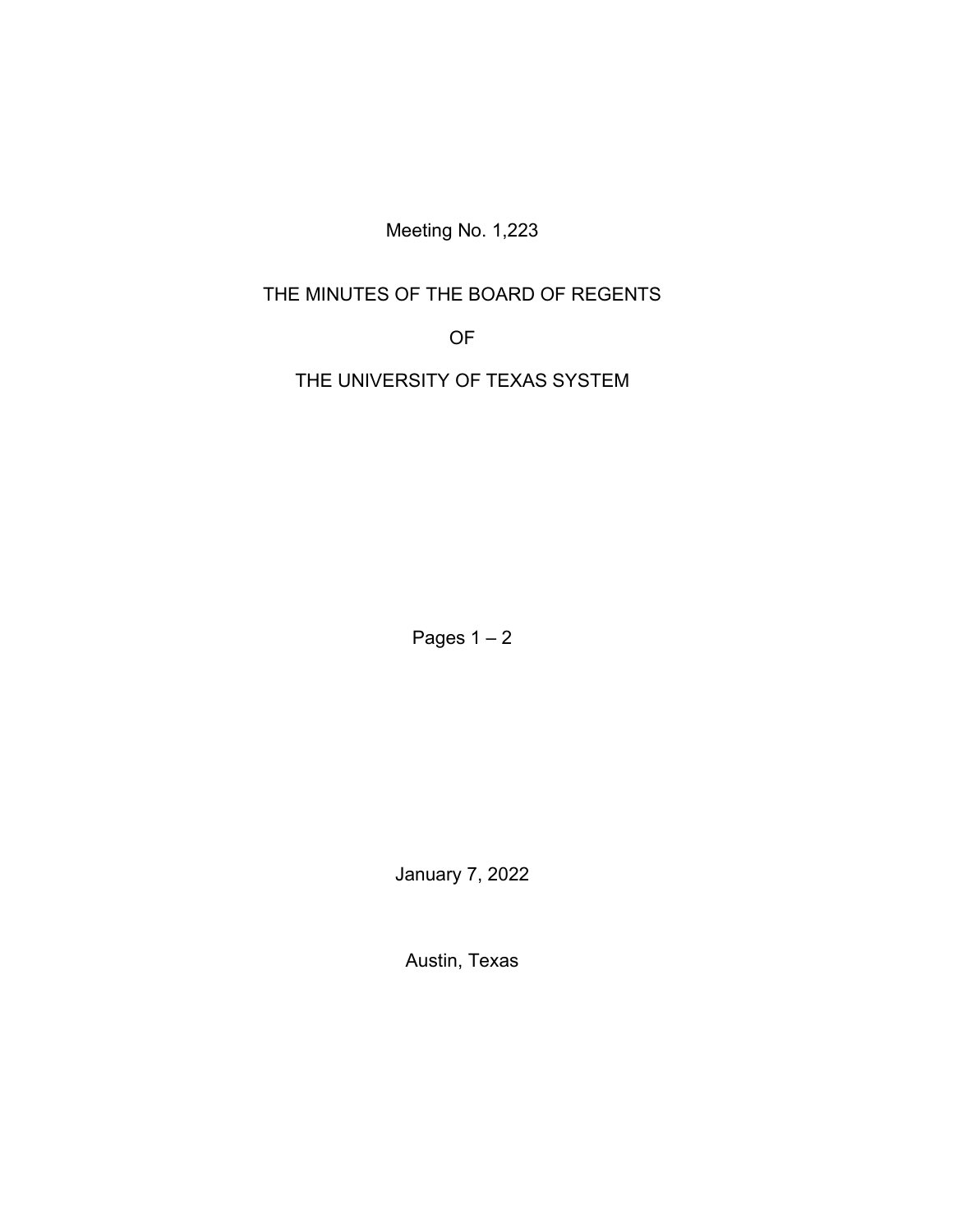## MEETING NO. 1,223

FRIDAY, JANUARY 7, 2022.--The members of the Board of Regents of The University of Texas System convened at 10:00 a.m. on Friday, January 7, 2022, in the Board Room, Second Floor, The University of Texas System Building, 210 West Seventh Street, Austin, Texas, with the following participation:

#### ATTENDANCE.--

Present Chairman Eltife Vice Chairman Longoria, via video conference Vice Chairman Weaver, via video conference Regent Crain Regent Hicks Regent Jiles, via video conference Regent Perez Regent Stedman Regent Warren Regent Nguyen, Student Regent, nonvoting

CONVENE THE BOARD IN OPEN SESSION TO RECESS TO EXECUTIVE SESSION.-- At 10:00 a.m., in accordance with a notice being duly posted with the Secretary of State and there being a quorum present in person and participation by other Regents via video conference as authorized by *Texas Government Code* Section 551.127, Chairman Eltife called the meeting to order in Open Session, then recessed the Board to Executive Session, pursuant to *Texas Government Code* Sections 551.071, 551.072, 551.073, 551.074, 551.076, and 551.089 to consider the matters listed on the Executive Session agenda.

RECONVENE THE BOARD IN OPEN SESSION TO CONSIDER ACTION ON EXECUTIVE SESSION ITEMS.--Chairman Eltife reconvened the Board in Open Session at 2:41 p.m. to consider action on the following items.

#### 1a. U. T. System Academic Institutions: Discussion and appropriate action regarding proposed negotiated gifts, including potential naming features

Vice Chairman Weaver made the following motion:

I move that the U. T. System Board of Regents authorize Chancellor Milliken, Vice Chancellor Safady, and the Presidents of U. T Austin and U. T. Southwestern Medical Center to conclude negotiations necessary to finalize, approve, and accept gifts and to finalize and execute any agreements related to gift-associated namings consistent with the terms and conditions outlined and recommended in Executive Session.

The motion was seconded by Vice Chairman Longoria and carried unanimously.